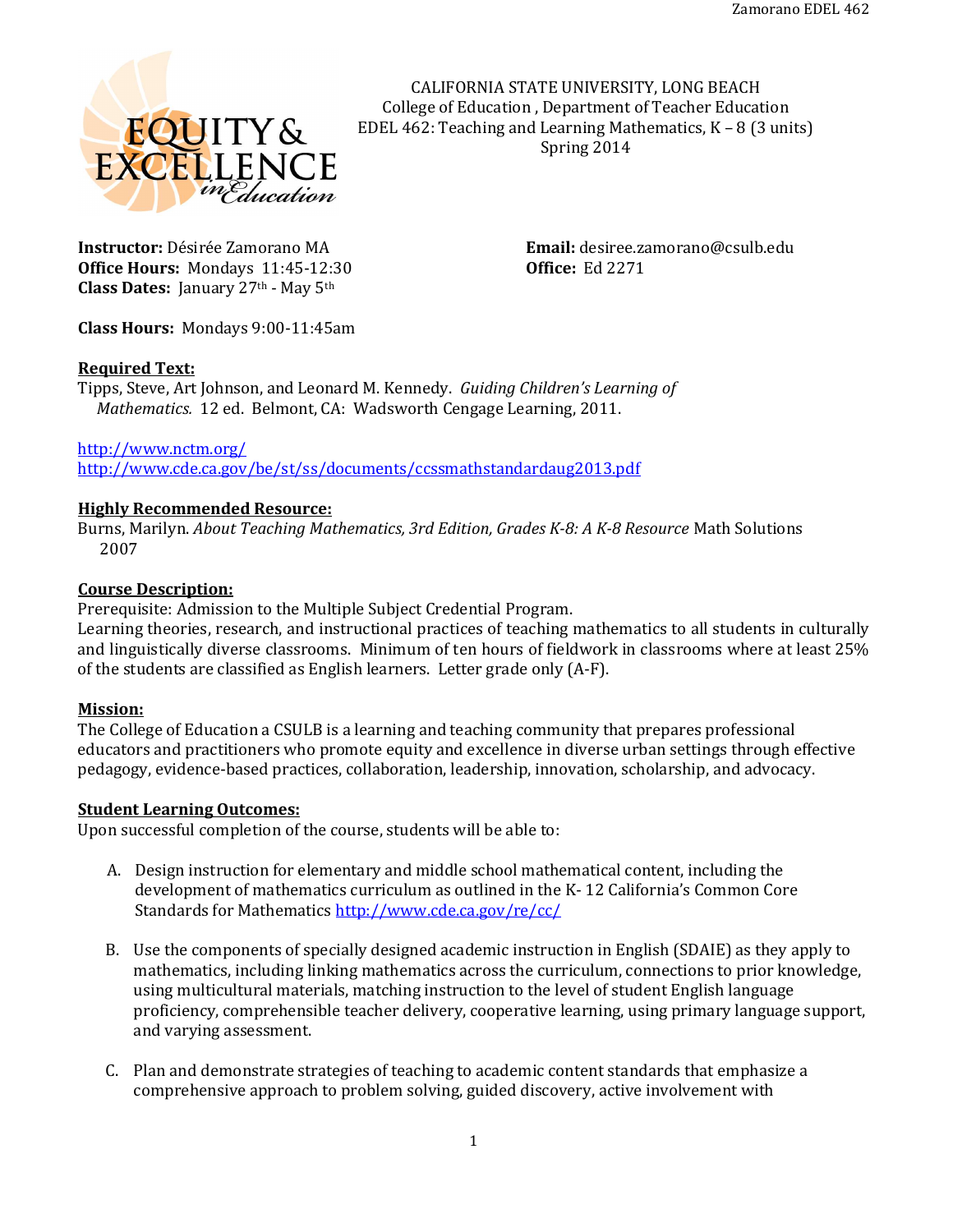mathematics including everyday mathematical situations, physical materials, and mathematical discourse.

- D. Select technology-based tools to support the leaning of mathematics.
- E. Identify the characteristics of contemporary mathematics programs, including principles of education equity, multicultural education, and linguistic diversity.
- F. Demonstrate knowledge of the psychological principles of the teaching/learning process for mathematics content standards.
- G. Diagnose children's learning in elementary mathematics and use variety of assessment techniques.
- H. Apply long and short term planning in field experiences.
- I. Design instruction for elementary and middle school mathematical content that includes appropriate accommodations and modifications for the continuum of students with mild/moderate/ to moderate/severe disabilities.

### Course and Departmental Expectations:

- Students must maintain a B average in EDEL courses, with no grade lower than a C. Grades of "Incomplete" are given only in cases of grave emergency which are documented.
- No late assignments will be accepted.
- All students are responsible for accessing and downloading electronic information sources for the class.
- All students should be prepared to participate in discussions.
- Students must abide by the policies outlined in The University Catalog. Please become familiar with these policies and standards of conduct.

### Attendance and Participation:

Attendance and Participation: This course is designed so that you and your peers have maximum opportunities to discuss and reflect upon the material covered in the course. If you miss more than ONE  $(1)$ session your grade will be lowered by one-half grade (e.g. A to A-) for each absence thereafter. You are responsible for obtaining information about course assignments or course syllabus changes whenever you are absent. The syllabus can and will be altered based on student or professor need throughout the semester. Participation in class activities and discussion is expected throughout the semester. This means that you come **prepared to discuss** the readings—connecting them to field work and/or life experience.

| <b>Grading Policy:</b> |    |       |    |            |
|------------------------|----|-------|----|------------|
| 95-100                 |    | 78,79 | C+ | Below 65 F |
| 90-94                  | А- | 73-77 |    |            |
| 88,89                  | B+ | 70-72 | C- |            |
| 83-87                  | В  | 68,69 | D+ |            |
| 80-82                  | В- | 65-67 |    |            |

# Statement Regarding Students with Disabilities:

Students with disabilities who need reasonable modification, special assistance, or accommodations in this course should promptly direct their requests to the course instructor. If a student with a disability feels that modifications, special assistance, or accommodations offered are inappropriate or insufficient, s/he should seek the assistance of the Director of Disabled Student Services on campus.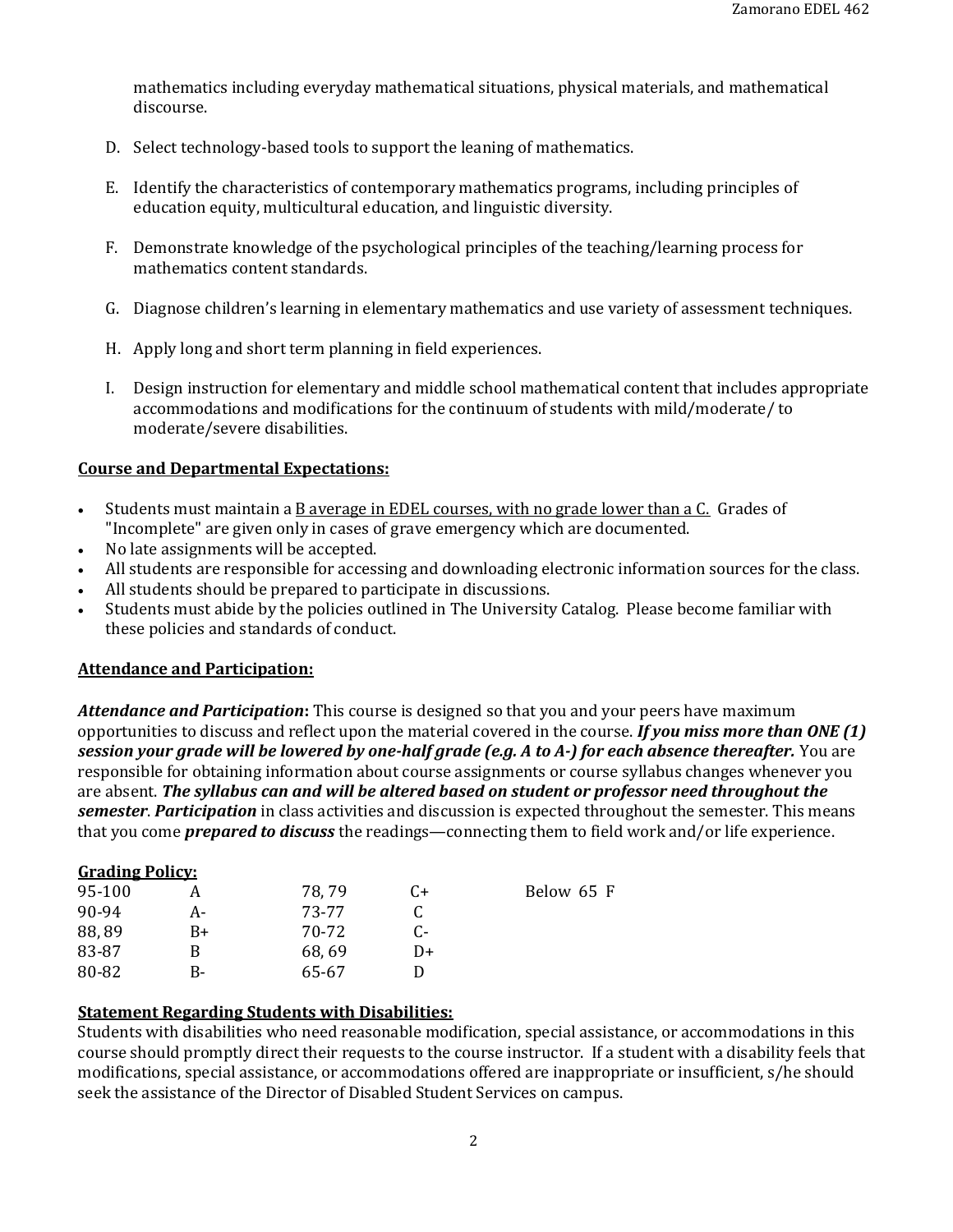## Required Assignments:

| <b>Assignment</b>                                   |     | <b>Due</b> |
|-----------------------------------------------------|-----|------------|
| Attendance                                          |     | Throughout |
| Participation                                       |     | Throughout |
| Responses to reading                                |     | Thoughout  |
| Field Work Assignments: (see hand book for details) |     | Throughout |
| <b>Technology Assignment</b>                        |     | Throughout |
| Grade Level Math Lesson                             |     | tbd        |
| Children's Math Literature Assignment               |     | tbd        |
| Signature Assignment                                |     | April 28   |
|                                                     | 200 |            |

- **1.** Attendance and Participation: This course is designed so that you and your peers have maximum opportunities to discuss, reflect and apply the material covered in the course. If you miss more than ONE (1) session your grade will be lowered by one-half grade (e.g. A to A-) for each absence *thereafter.* You are responsible for obtaining information about course assignments or course syllabus changes whenever you are absent. The syllabus can and will be altered based on student or professor need throughout the semester. Participation in class activities and discussion is expected throughout the semester. This means that you come *prepared to discuss* the readingsconnecting them to life experience, and/or media items related to education.
- 2. Reading Responses due at the beginning of each class. This assignment will allow you to prepare for the discussions
- Note important ideas
- Note quotable quotes that stand out
- Note connections across reading, or personal experience, or media items.
- Things to consider...
- 3. Field Work Assignments: Detailed in an additional handout
- 4. Technology Assignment: Purpose: Exploration of online resources/Use Appropriate Tools Strategically. How might incorporating technology introduce, deepen, or extend classroom instructions? Search for a relevant website. Take it for a test drive. Be ready to present your findings to the class. Write up a response to these questions: What Common Core standard was addressed? What big idea or specific skill? How would you use this website? Be sure to upload your website to Beachboard the morning of your presentation, as a resource to others. For me: Write up your findings. Due date: To be assigned.
- 5. Grade Level Math Lesson: Grouped by grade level of field work assignments, you will design and teach a lesson. Purpose: to deepen understanding of instructional design. Details to follow.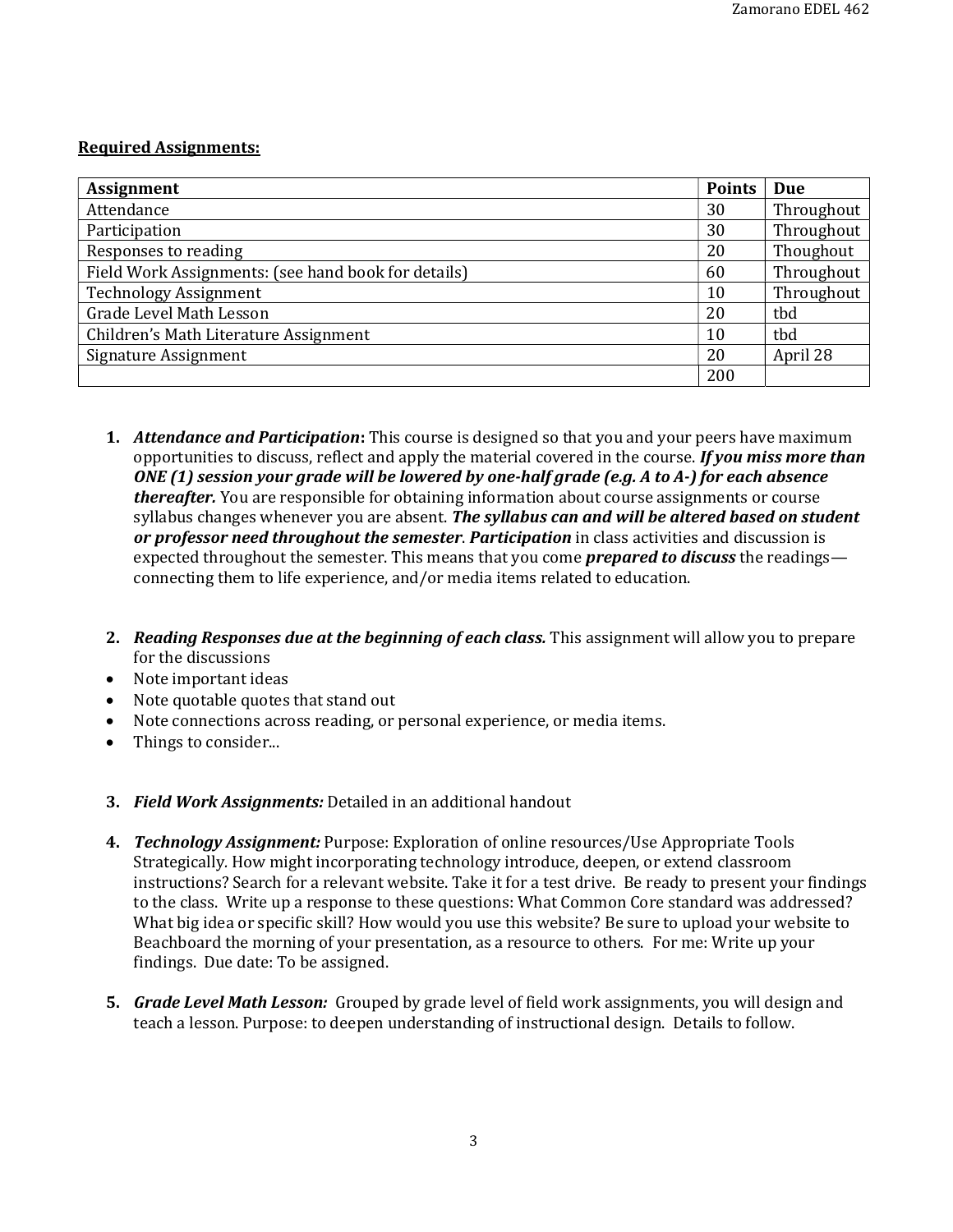- 6. *Children's Math Literature:* Purpose: to integrate math and literature; to explore relevant resources; to build a personal book list Find and list 5 grade level appropriate texts. Choose one to evaluate. Present to class by responding to the following prompts,
- What concepts does the text explore?
- How would you see yourself using the text?
- Where in your series of lessons would you use it?
- What extensions, if any, can you see?
- What did you enjoy about this book, how do you see it engaging your students?

Upload your recommended book list to Beachboard and hand in to me your write up the day of your presentation. Due Date: to be assigned.

7. Signature Assignment: Design a lesson plan that requires using different strategies to engage students in learning and using various assessments to evaluate student learning. Details to follow, to be uploaded to TaskStream. Due Date:April 28<sup>th</sup> hard copy AND uploaded to TaskStream.

## Late work is accepted at the discretion of the instructor, only by prior arrangement, and will have points deducted.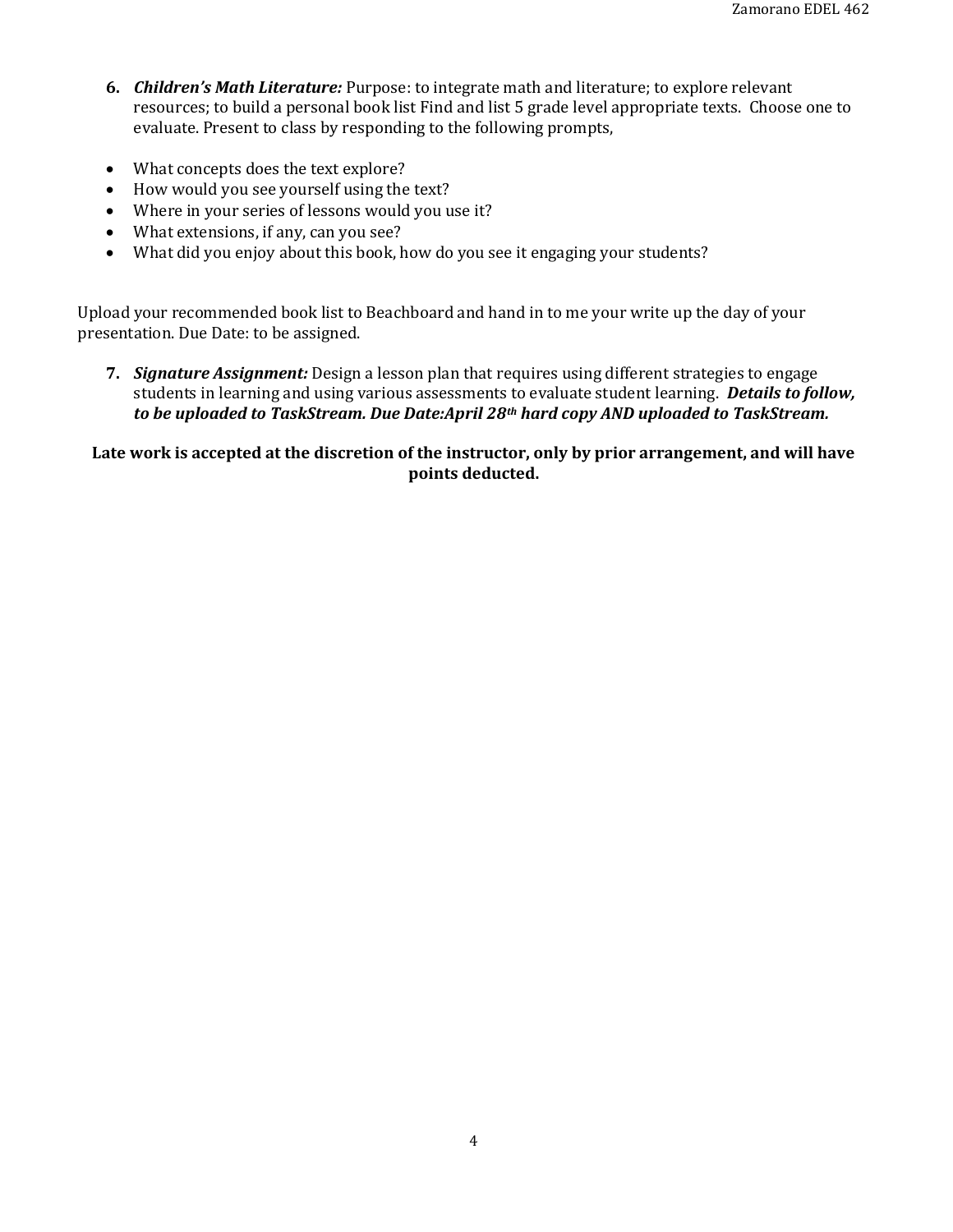| <b>Date</b>              | <b>Topics</b>                                                                                                                                                                                                                                                                                                                                     | <b>Assignment</b>                                                                                                                                                     | <b>Assignment Due</b>                                                                                                                                           |  |
|--------------------------|---------------------------------------------------------------------------------------------------------------------------------------------------------------------------------------------------------------------------------------------------------------------------------------------------------------------------------------------------|-----------------------------------------------------------------------------------------------------------------------------------------------------------------------|-----------------------------------------------------------------------------------------------------------------------------------------------------------------|--|
| Jan. 27,<br>2014         | <b>Making Sense and Persevering</b><br>Introductions<br>$\bullet$<br>Lowering the affective filter<br>$\bullet$<br>Problem solving activity and<br>$\bullet$<br>perspective<br>Taskstream self-enrollment-<br>$\bullet$<br>M2142<br>Syllabus overview<br>$\bullet$<br>Framing of the Common Core<br>$\bullet$<br>Math and literature<br>$\bullet$ | Quick write<br>Marilyn Burns excerpt<br>$\bullet$<br>Guiding Children's<br>$\bullet$<br>Learning of<br>Mathematics. Ch 1 and<br>2                                     | Quick write<br>$\bullet$<br>Presentations                                                                                                                       |  |
| Feb <sub>3</sub><br>2014 | <b>Making Sense and Persevering</b><br>Math Exploration<br>$\bullet$<br>Exploration K-12 California's<br>$\bullet$<br><b>Common Core Standards for</b><br>Mathematics<br>http://www.cde.ca.gov/re/cc/<br><b>Mathematical Practice Priorities</b><br>$\bullet$<br>Further discussion of FW<br>$\bullet$<br>assignments                             | Guiding Children's<br>$\bullet$<br>Learning of<br>Mathematics. Ch 3 and<br>4<br>On Beachboard:<br><b>Managing Classroom</b><br>Instruction<br>The Role of the Teacher | Response to<br>$\bullet$<br>assigned reading                                                                                                                    |  |
| Feb. 10<br>2014          | <b>Reason Abstractly and</b><br>Quantitatively<br>Math Exploration<br>$\bullet$<br><b>Learning Theories</b><br>$\bullet$<br>Teaching for meaning<br>$\bullet$<br>Conceptual understanding vs.<br>٠<br>procedural                                                                                                                                  | <b>Guiding Children's</b><br>$\bullet$<br>Learning of<br>Mathematics. Ch 5 and<br>6<br>On Beachboard:<br><b>Teaching Arithmetic</b>                                   | Field work<br>$\bullet$<br>placement<br>Letter of<br>$\bullet$<br>introduction (#1)<br>Response to<br>assigned reading                                          |  |
| Feb. 17,<br>2014         | <b>Reason Abstractly and</b><br>Quantitatively<br><b>Math Exploration</b><br>Designing Instruction                                                                                                                                                                                                                                                | <b>Guiding Children's</b><br>Learning of<br>Mathematics. Ch 7 and<br>8                                                                                                | FW #2: Description<br>$\bullet$<br>of classroom<br>organization and<br>management<br>Response to reading<br>$\bullet$<br>Children's book<br>presentations begin |  |
| Feb. 24,<br>2014         | <b>Student Engagement</b><br><b>Construct Viable Argument and</b><br><b>Critique the Reasoning of Others</b><br><b>Math Exploration</b><br><b>Early Number Experiences</b><br>$\bullet$<br>Developing Number Sense<br>$\bullet$                                                                                                                   | <b>Guiding Children's Learning</b><br>$\bullet$<br>Mathematics. Ch 9 and<br>οf<br>10<br>On Beachboard:<br><b>Numbers and Operations</b><br>$\bullet$                  | <b>Tech presentations</b><br>begin<br>Response to reading                                                                                                       |  |
| March<br>3,2014          | <b>Collaborative Learning</b>                                                                                                                                                                                                                                                                                                                     | Guiding Children's Learning<br>$\bullet$<br>Mathematics. Ch 11<br>οf                                                                                                  | FW #3:Analysis of Math<br>Curriculum                                                                                                                            |  |